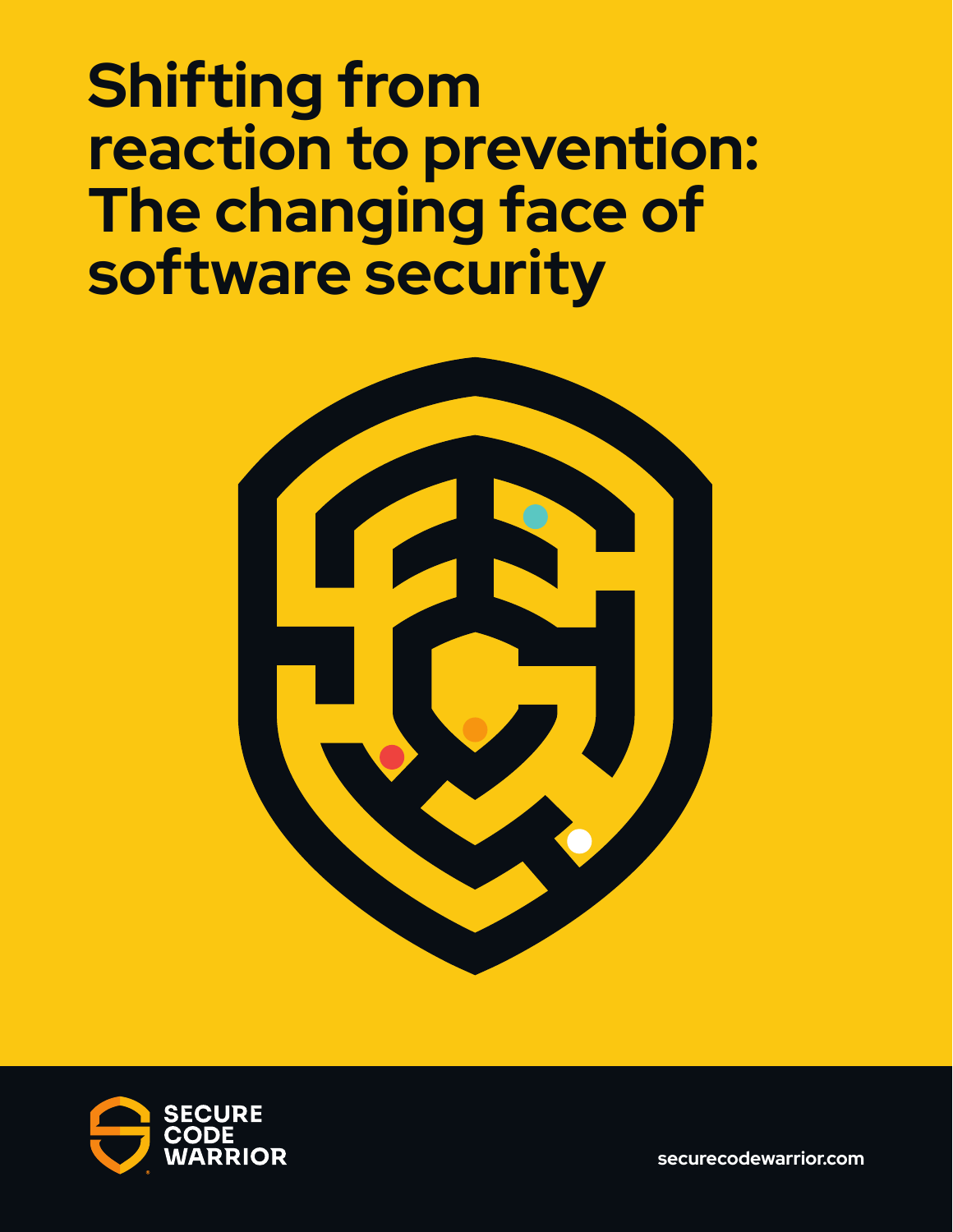# **Shifting from reaction to prevention: The changing face of software security**

### Abstract

Organizations continue to see the same software vulnerabilities arise in their code time and again, many of which have been known for decades. This continues to be an issue despite development teams deploying scanning tools to check for security issues, managers tasked with hiring security aware developers, and developers believing they are skilled in secure coding.

This paper explores the reasons why this problem continues to persist, drawing on an in-depth survey of developers' and development managers' attitudes towards secure coding, and analyzes how organizations can stop repeat vulnerabilities from happening once and for all.

In order to accomplish this, we engaged with Evans Data Corporation to conduct a study on how developers and development managers understand how application security practices are changing.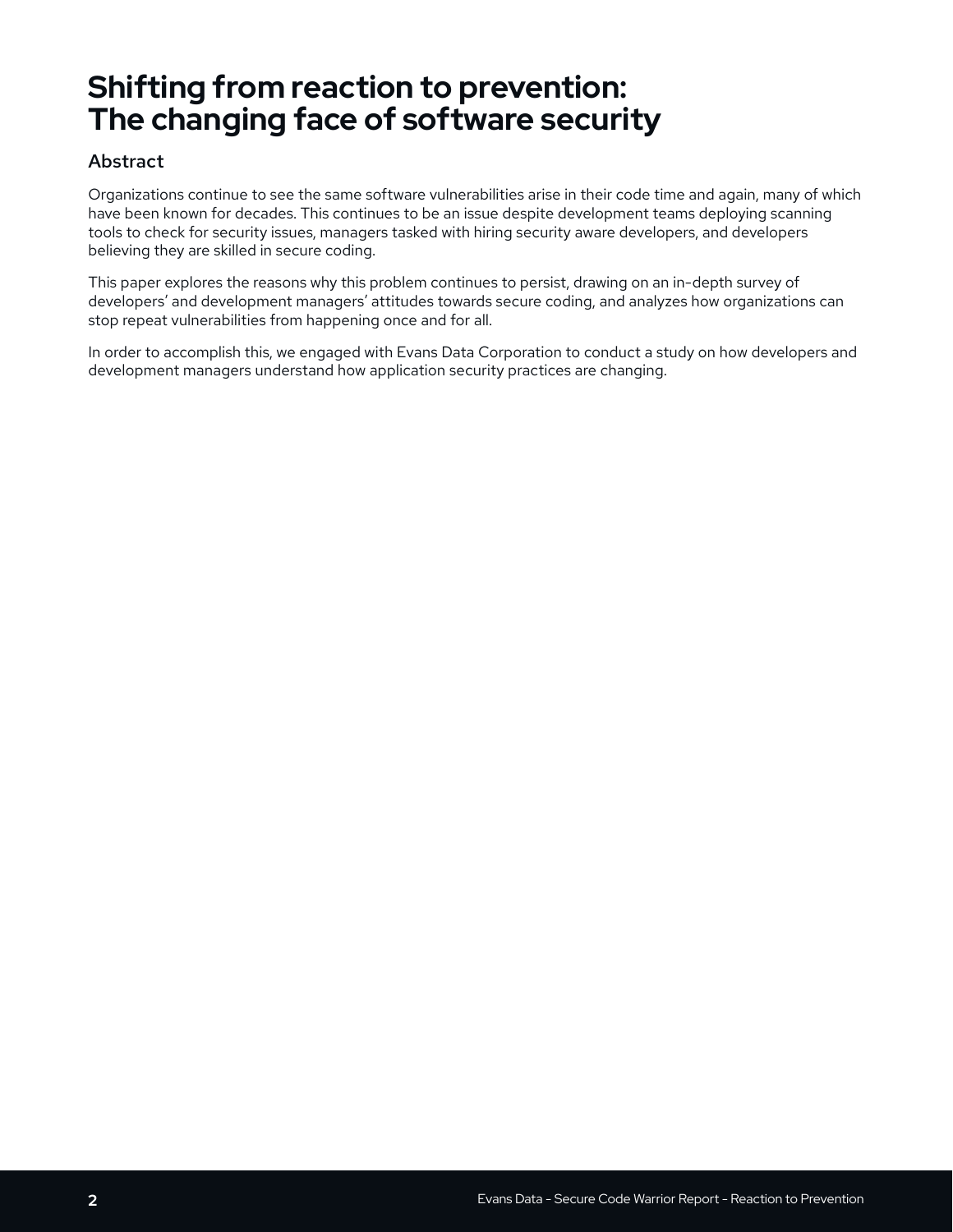# **Contents**

| <b>Summary</b>                                                               | 4  |
|------------------------------------------------------------------------------|----|
| Reactive tools vs. proactive humans                                          | 5  |
| The implementation of secure coding                                          | 5  |
| Developers believe they are skilled in secure coding, but still find it hard | 6  |
| Developers are highly motivated to improve their secure coding skills        | 6  |
| Personal vs. external motivations                                            | 7  |
| <b>Barriers to adoption</b>                                                  | 8  |
| Security-aware developers are in short supply                                | 8  |
| Current secure code training is letting developers down                      | 9  |
| Where and how do developers learn software security?                         | 9  |
| Developers want more structured, relevant, and hands-on training             | 10 |
| Lack of communication between stakeholders and management                    | 11 |
| Developer motivators and concerns                                            | 11 |
| A shift in responsibility                                                    | 12 |
| Shipping quality code with confidence                                        | 14 |
| Implementing secure coding into the SDLC and the rise of Devsecops           | 15 |
| Secure code is quality code                                                  | 15 |
| Conclusion                                                                   | 17 |
| Recommendations                                                              | 18 |
| About the study                                                              | 19 |
| <b>Sources</b>                                                               | 19 |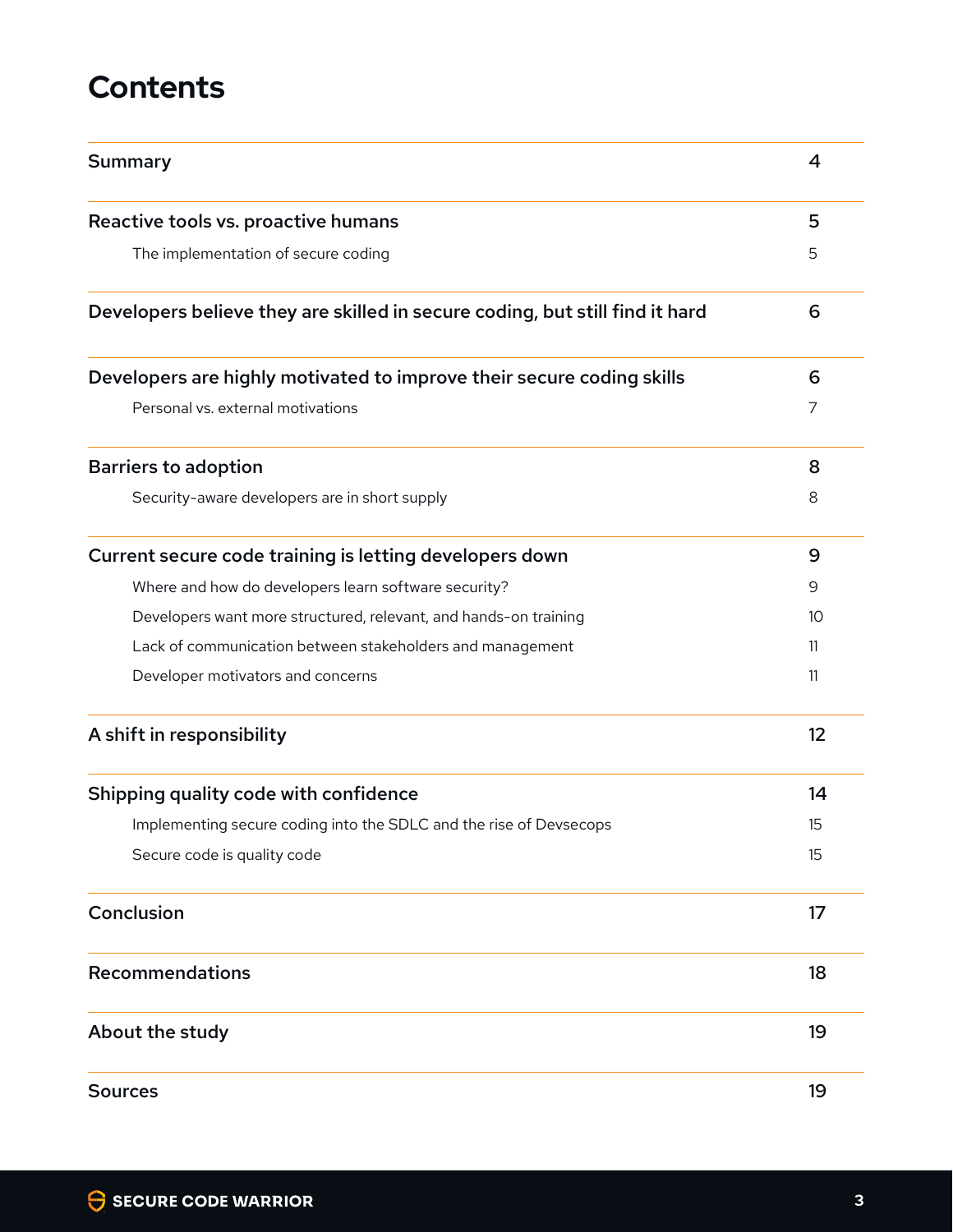# **Summary**

Humans are at the core of software development. Even with the rise of technologies like AI and machine learning, behind it all is the human - the creative mind and empathetic heart, designing and implementing these applications from inception.

Despite the many ways in which organizations are battling insecure code through methods such as tooling and pentesting, secure coding skills remain in short supply, current training methods are inadequate and there is a lack of organizational alignment as to who is ultimately responsible for security in the Software Development Lifecycle (SDLC).

Addressing the root of the problem requires a human-led approach. In order to be proactive with implementing secure coding from the start of the SDLC, a human must have the necessary skills to write secure code and keep it front of mind from design to development to deployment. But both developers and development managers find this difficult to do. The difficulty, however, does not lie in implementing security but in learning how to do so when training programs and methods are not relevant to a developer's daily work, are unstructured, and non-engaging.

**The survey this white paper is based on was conducted with Evans Data Corp. in August 2020. Participation in the study was limited to respondents who self-identified as software developers or decision-makers who managed software developers. Both were required to be involved in software development in a professional manner full-time. Participants from all over the globe were included in the survey** 

**Because the study was designed to measure the awareness of secure coding practices among the general developer population, experience with secure coding practices was not a requirement for inclusion in the survey sample. This allows analysts to measure general awareness of concepts associated with secure coding.1**

1 Secure Code Warrior (2021): *Shifting from reaction to prevention: The changing face of application security.*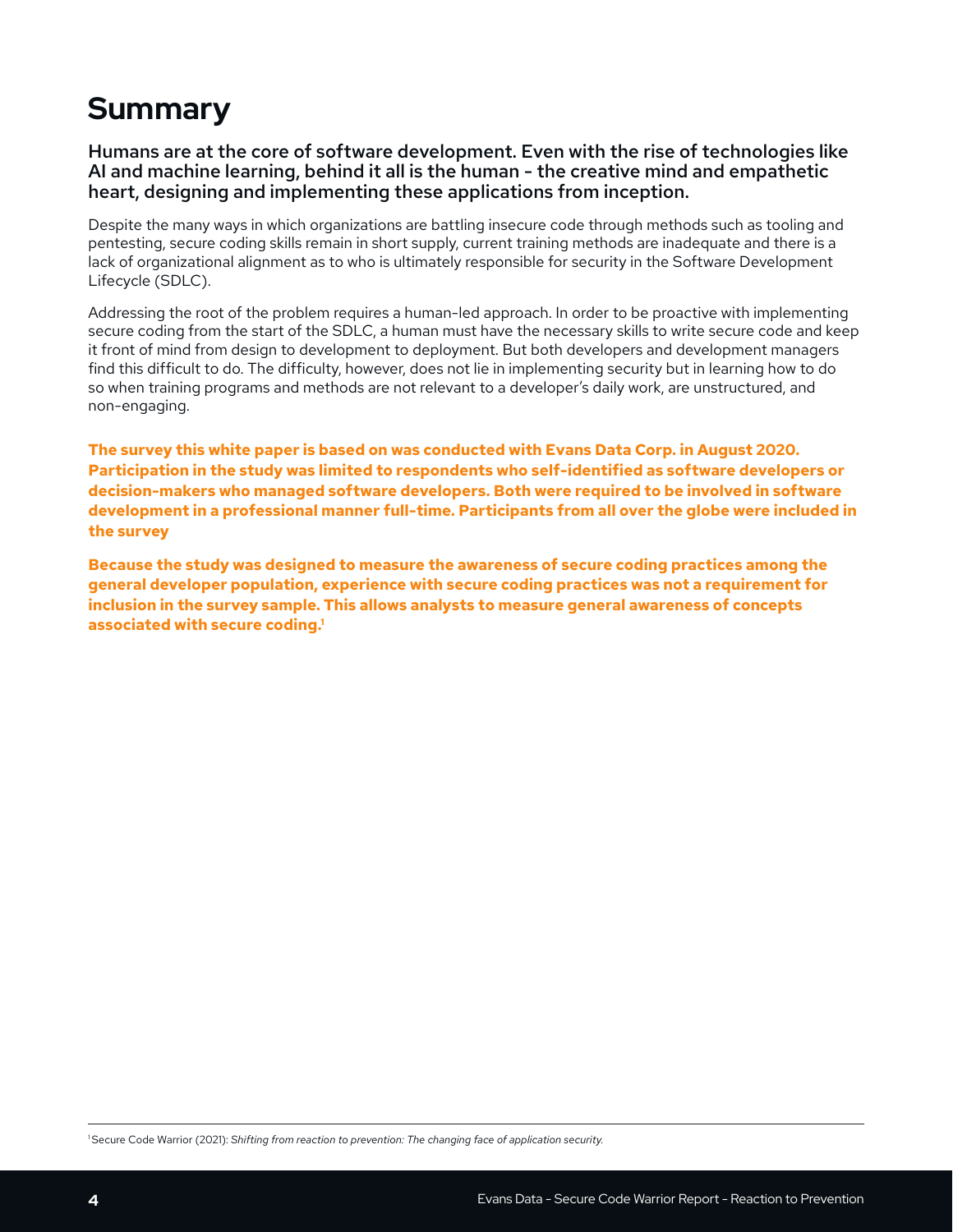# **Reactive tools vs. proactive humans**

### The use of scanning tools is still the most common method for implementing secure code.

Despite the fact that code is written by humans and a growing understanding that implementing secure code is a human issue, reactive tools such as scanners still top the list for the most common method of implementing secure code. According to the survey, the five most common secure coding practices are:

# **1.**

**Scanning** applications for irregularities or vulnerabilities after they are deployed

- **2.** Scrutinizing written code to inspect for irregularities or vulnerabilities
- **3.** The reuse of pre-approved code that is known to be secure

#### **4.** Ongoing training, education, and awareness of secure to be secure and coding concepts from and common coding practices into your software  $\sim$  practices into your social practices into your social properties in vulnerabilities development lifecycle in the lifecycle of the lifecycle in the lifecycle in the lifecycle in the lifecycle in the lifecycle in the lifecycle in the lifecycle in the lifecycle in the lifecycle in the lifecycle in the lifecy

**5.** The active practice of writing software that is protected from vulnerabilities

The top two practices in this list are both *reactive*. 56% percent of developers and managers believe that secure coding is associated with using scanning tools on deployed applications and another 56% with manually reviewing<br>2014 formula explicition Despite the fact that the weed converge current weather details who estate perhaps th code for vulnerabilities. Despite the fact that the most common current methods take place after code is written, code for vulflerabilities. Despite the ract that the most common current methods take place arter code is written,<br>an understanding is emerging that it is necessary to be *proactiv*e when writing secure code. Over half res an anaelocalitanty to enterging and the incoduct, yie supposes to men mining socal observe from that is protected from<br>that they associate secure coding with the active and ongoing practice of writing software that is prot vulnerabilities in the first place, and that that is done through ongoing training, education, and awareness of secure 80 coding concepts and common vulnerabilities. This understanding is important. It indicates that a shift is coming as a solution to writing more quality, secure code.  $1$  cu  $\overline{\ }$ 

# **The implementation of secure coding**

The mindset has not, however, completely shifted. Secure code is not yet always implemented from the start of the SDLC. 80 When developers and development managers were asked when secure coding practices are implemented in the SDLC, their answers did not completely align. 55% of development managers said that security is integrated into all 55 % stages of the SDLC (from design through deployment) but only 43% of developers agreed. At the same time more developers believe that security is integrated as early as the design process (see image).  $rac{3}{2}$ 



#### How integrated is application security and secure coding practices into your software development lifecycle? development die oppliestiep as synikus op die synne op die plane stiese interven

For those organizations that are implementing secure code in all stages of development, the question remains to what extent. To ensure that secure coding is effective in the early stages of the SDLC, developers must be<br>to what extent. To ensure that secure coding is effective in the early stages of the SDLC, developers must be adequately skilled in the first place.

to development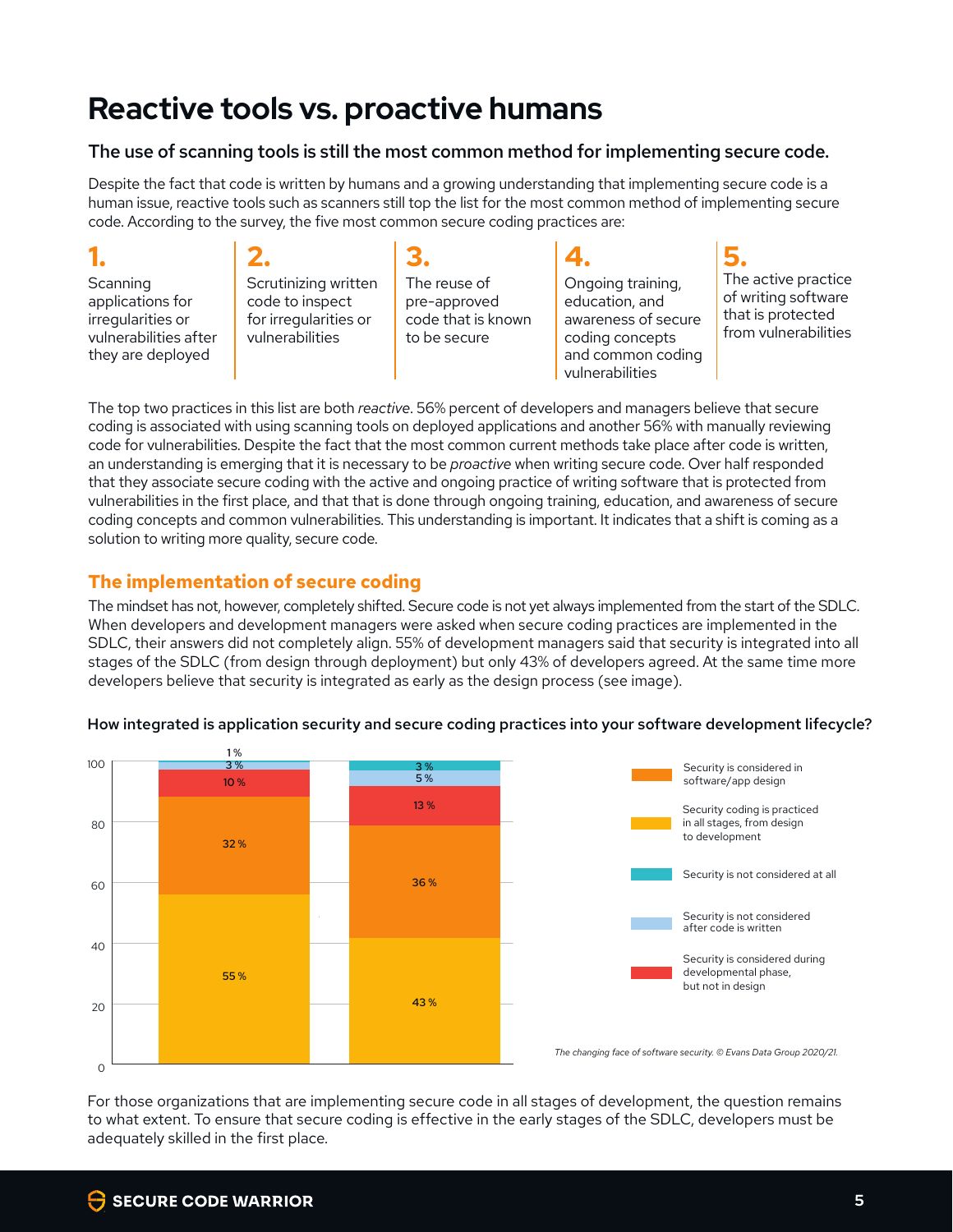# **Developers believe they are skilled in secure coding, but still find it hard**

Developers believe they are adequately trained in secure coding in general. When questioned, the vast majority (97%) said that they have had adequate and sufficient training and 95% of them said that that training was valuable.

But this self-assessment contradicts their views on how easy they find implementing secure code to be. More than 91% of development managers say that implementing secure code practices is tough and more than 88% of developers find that coding securely is challenging.

So if they receive adequate training, why is this hard? This suggests a need for ongoing clarity of what secure coding actually is, and how to fix vulnerabilities. Developers may also overestimate their current knowledge and skill level. This would also partially explain why more managers say security is implemented across their company's SDLC than developers. Perhaps their confidence in developers influences how well they believe security is implemented.

A more concrete explanation is that both roles believe security to be inherently difficult, and although they believe they have received adequate training, that training has not been sufficient (even if they are unaware of that fact). This opens up new opportunities to compel developers and managers to seek out better training. Implementing secure code should never be difficult when properly equipped with the right knowledge and skills to prevent vulnerabilities.

# **Developers are highly motivated to improve their secure coding skills**

Developers see value in improving their skills and are motivated to learn more. Both developers and their managers understand the benefits of further training both for their current roles at their company and also for their future careers.

The top five motivations to learn secure coding are as follows (see image):



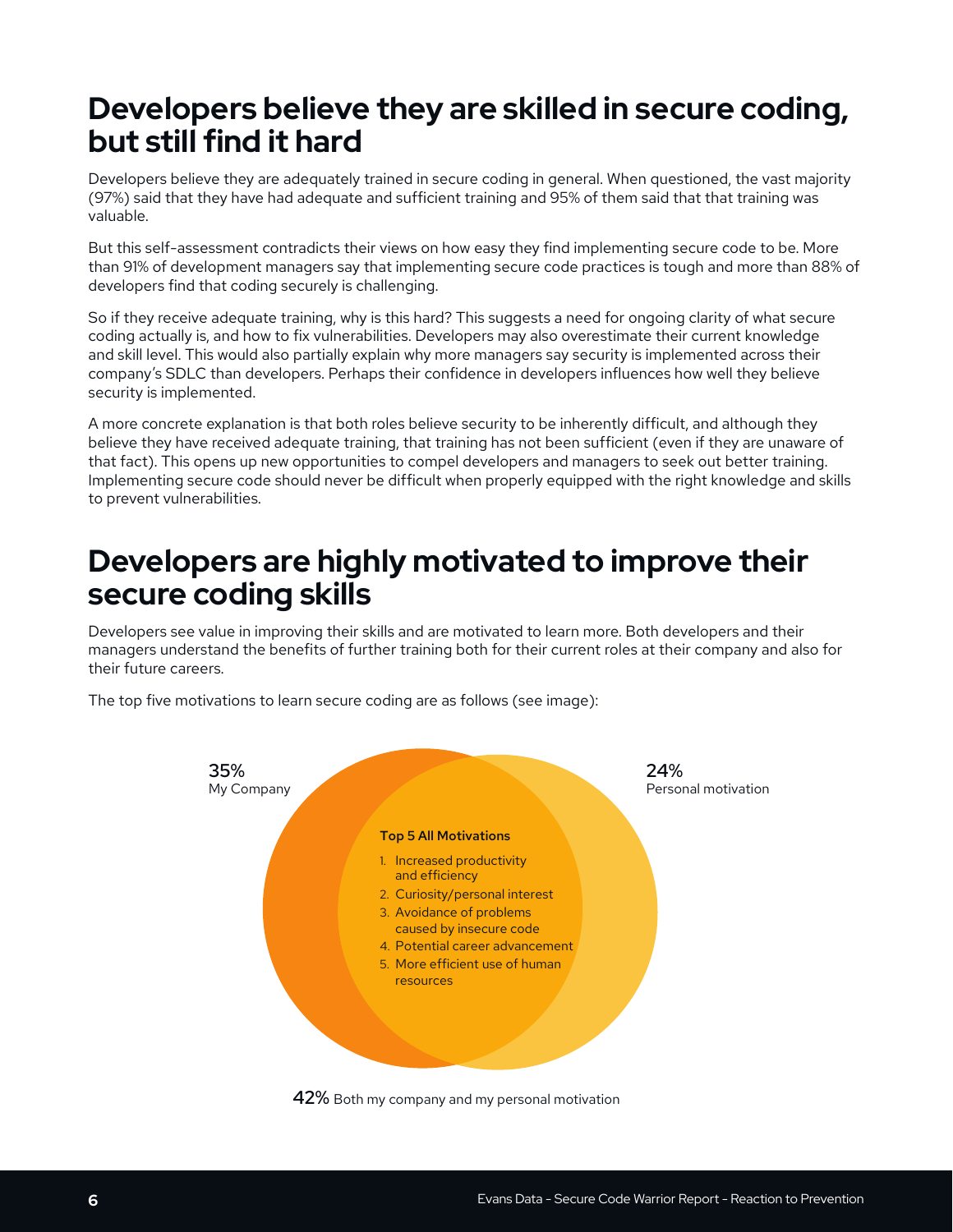### **Personal vs. external motivations**

25% of developers surveyed in the study say that they would learn secure coding practices simply because they want to enhance the quality of their code. This means that a large number of developers are open to learning purely for self improvement and to be more effective in their roles. And another 25% say they would do so to create value for their companies (see image).



#### What circumstances would persuade you to study secure coding practices?

*The changing face of software security. © Evans Data Group 2020/21.*

This reveals a strong sense of pride within the development community and that there is a strive to constantly improve.

While three of the top five motivations for implementing secure code practices are personal drivers, we cannot ignore the influence of corporate mandates or an individual's goal for career progression within their current organization.

81% of participants revealed that they are held accountable for writing vulnerable code and 70% say that they are recognized by their company for writing secure code. Development managers also reveal that developers are incentivized by the company to learn secure coding practices through the following means:

- 1. The potential for greater responsibility (66.7%)
- 2. The potential for higher pay (47%)
- 3. Special events to recognize good secure coding practices (46.1%)
- 4. Regular skills assessments (44.3%)
- 5. Offering more relevant or contextual training solutions (35.6%)
- 6. Coding tournaments (35.6%)
- 7. Penalties for non-implementation of secure coding practices (14.6%)

Unsurprisingly, over 80% of development managers say they actively seek out and are more likely to hire developers who have secure coding skills.

The good news is that developers have the appetite to improve their skills and should therefore be easy to engage in training or upskilling offered by their employers. In fact, developers often seek out secure coding training on their own. About half of respondents say they learned secure coding through their employers and 42% learned on their own time. However security skilled and minded developers remain hard to find<sup>2</sup>, which raises questions over the quality of training solutions being utilized.

<sup>2</sup> Laurence Bradford. (2018). *Why Developers Will Be More Marketable If They Know This Skill,* Forbes.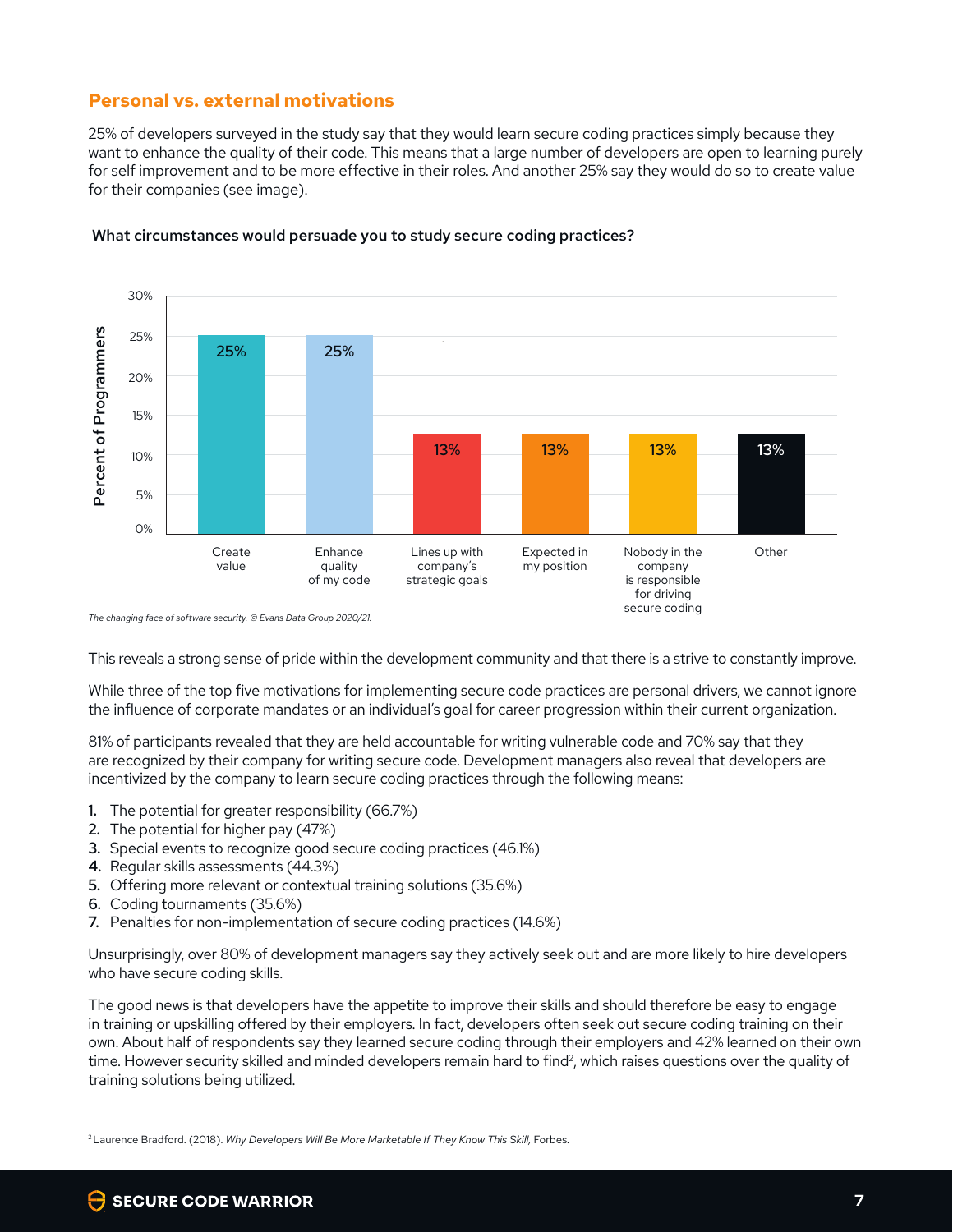# **Barriers to adoption**

### **Security-aware developers are in short supply**

This shortage of developers with secure coding skills remains one of the main barriers for companies to implement secure code. As stated above, development managers actively incentivize their team to improve their secure coding skills and look for developers with those skills when hiring.



As a manager are you more likely to hire developers who have secure coding skills?

The issue, however, remains meaning that there is a lack of skill on the market to begin with. Not only that, but it's hard to verify the security knowledge of those potential hires.

When hiring new developers, the managers surveyed reveal that they use several metrics to measure secure coding knowledge. 56% look at past projects, 55% ask appropriate interview questions, and 44% examine whether the applicants are members of professional associations. Lower on this list are: looking at completed classes or certifications, checking references, or a written test. While they are keen to hire developers with secure coding skills, the methods they often use to assess that ability lacks substance.

*The changing face of software security. © Evans Data Group 2020/21.*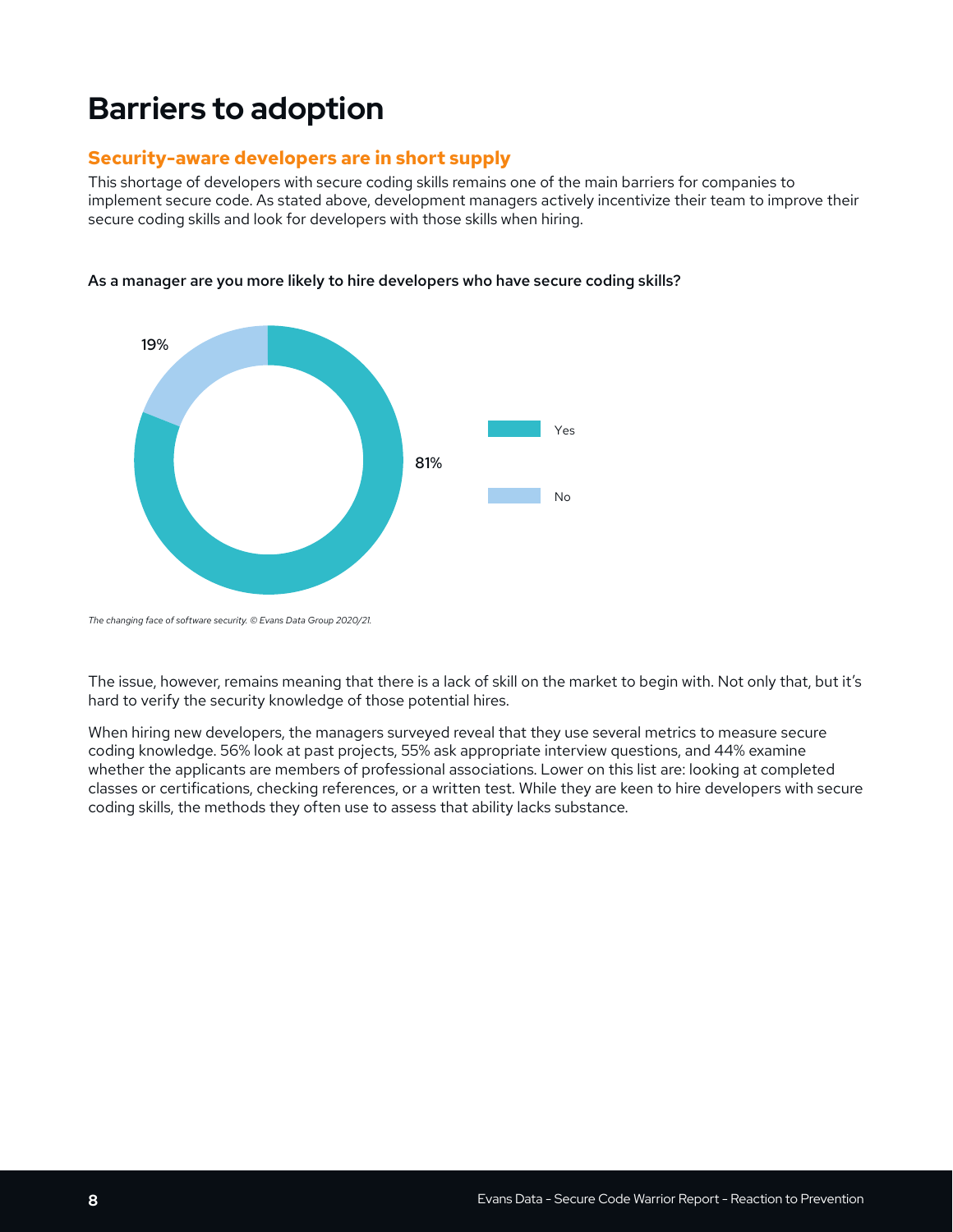# **Current secure code training is letting developers down**

Not only is training not standardized within organizations, but the training developers receive is also lacking in relevance and engagement. 28% of developers find the learning process challenging and 24% of them say it's relevance and engagement. 28% of developers find the learning process challenging and 24% of them say it's simply boring. These top concerns are similar in nature demonstrating a need for more engaging and relevant training that makes the learning process more interesting, leading to better skills development and outcomes.

### **Where and how do developers learn software security?**

Most developers say they learned software security in University, with over 86% of developers earning a 25.7 most developers say they learned software seeding in Oniversity, with over 80% or developers carring a<br>bachelor's degree and 42% have a master's or doctoral degree.<sup>3</sup> Computer sciences curriculums, however, especially at the bachelor level are often focused on the fundamentals of development. And most university computer science courses do not teach secure coding at all. $4$ 



#### secure coding practices? How did you acquire your familiarity with secure coding practices?

.<br>Again this highlights inconsistencies between what developers claim to know about secure coding and their actual skill level. It also suggests that developers should seek out secure coding training beyond their university studies either through their employers or on their own time, as many do.

Regardless of training at University, the fact that both developers and managers acknowledge the benefits of continuous secure coding education means there is a need for ongoing training outside of academia. It is also commisses socials sounce is accessor means there is a nece for engoing a all ling secures or accessmances as<br>important to continuously train because software vulnerabilities constantly evolve, so training must as well.

Companies are providing structured training, but unfortunately that usually comes in the form of online tutorials or coursework, as we can see from the image above. Informal training or 'unstructured training' is also often provided by more experienced employees, takes on the form of advice, and is often ad-hoc in nature.

Whilst 41% of developers turn to their peers to ask for help and 99% of them find this type of learning valuable to their careers, they also found coding challenges, external trainers and classes, and practical exercises like penetration of virtual sandboxes of even higher value.

Despite these various methods of training, developers still believe that secure coding is hard and software vulnerabilities continue to be a regular occurrence, indicating that current training is inadequate.

<sup>&</sup>lt;sup>3</sup> Evans Data Corporation. (2020) Global Development Report: Volume 2.

<sup>4</sup> Amy DeMartine et al (2019). Show, Don't Tell, Your Developers How To Write Secure Code. Use Application Security Testing To Educate Your Developers. Forbes.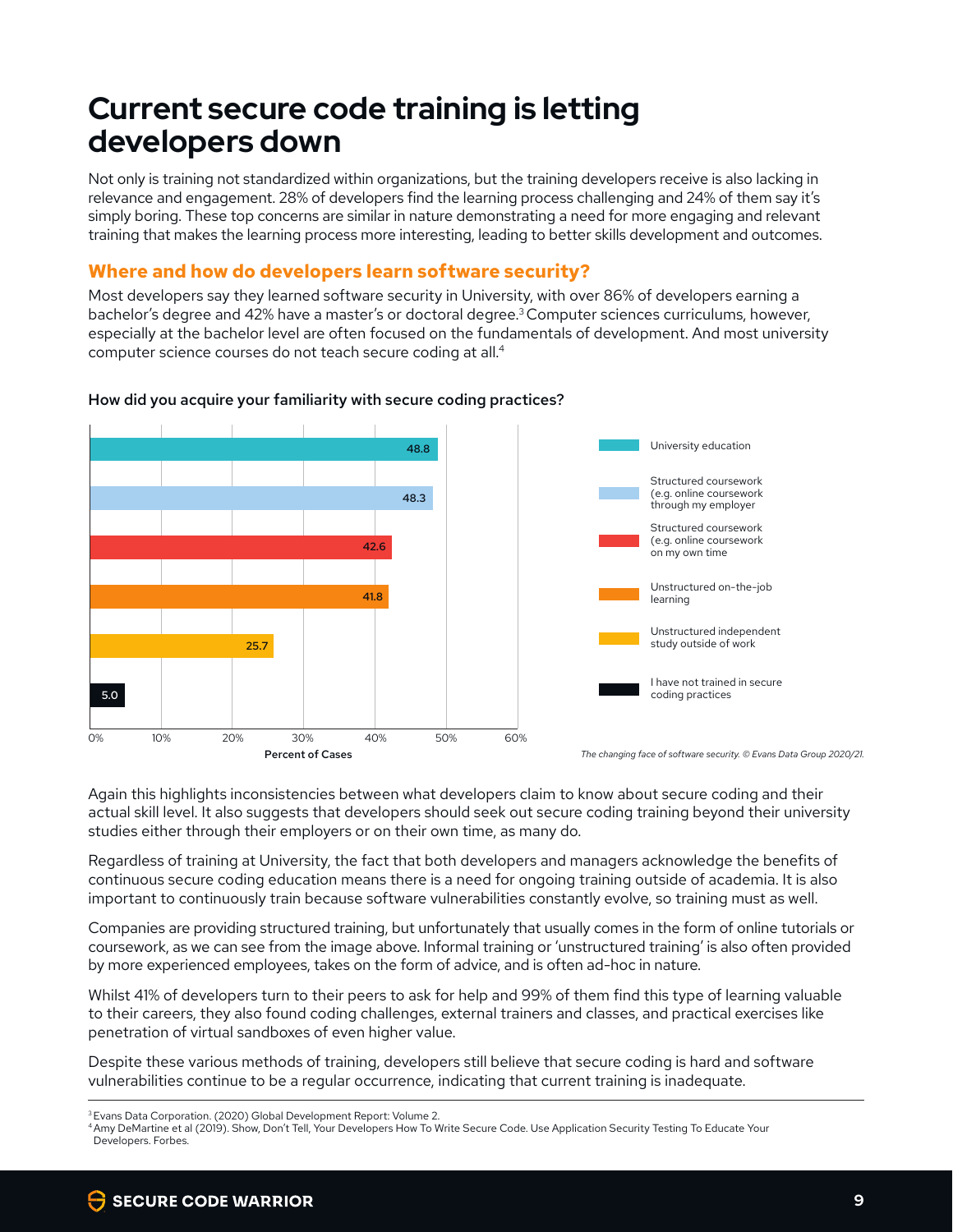# Developers want more structured, relevant, and hands-on training

It's clear that developers and managers see the value to be gained by robust secure coding training programs, but they also say that the current training methods available fall short. 30.0

When asked what kind of learning developers want, 75% of them responded that they prefer structured coursework, rating it as excellent or satisfying as compared to unstructured training. In fact beyond university, 40.0 69% of developers look for structured training programs for certification.

In response to what could be improved, 40% of respondents said that it was taught in a vacuum and another 40% said it wasn't hands-on enough (see image).



#### Since you feel your secure code training could be improved what was the main prob Since you feel your secure code training could be improved what was the main problem with it?

Taught in a vacuum - not *The changing face of software security. © Evans Data Group 2020/21.*

This demonstrates that developers want engaging programs for up-skilling that are both hands-on and relevant<br>. to the work they do.

### When questioned further, there are three main approaches to training that developers would like to **see more of. These are:**

- 1. Internal peer coaching / guidance (ie. 'Brown Bag' sessions, Sponsorship Meetups, conferences/ seminars) 78%
- 2. Structured training (ie. in-house instructor led, external instructor led, formal coaching/ mentoring) 73%
- 3. Hands-on (self paced) (ie. Sandbox practice environment, hackathons) 62%

Developers tend to seek out informal training through their peers, but there is a need and desire to have more structured training available to them. This echoes other findings that show that developers learn more from structured coursework than unstructured learning.

In addition to providing structured methods for learning, companies must also meet the need for more engaging learning experiences that cover topics that are relevant to the work developers do.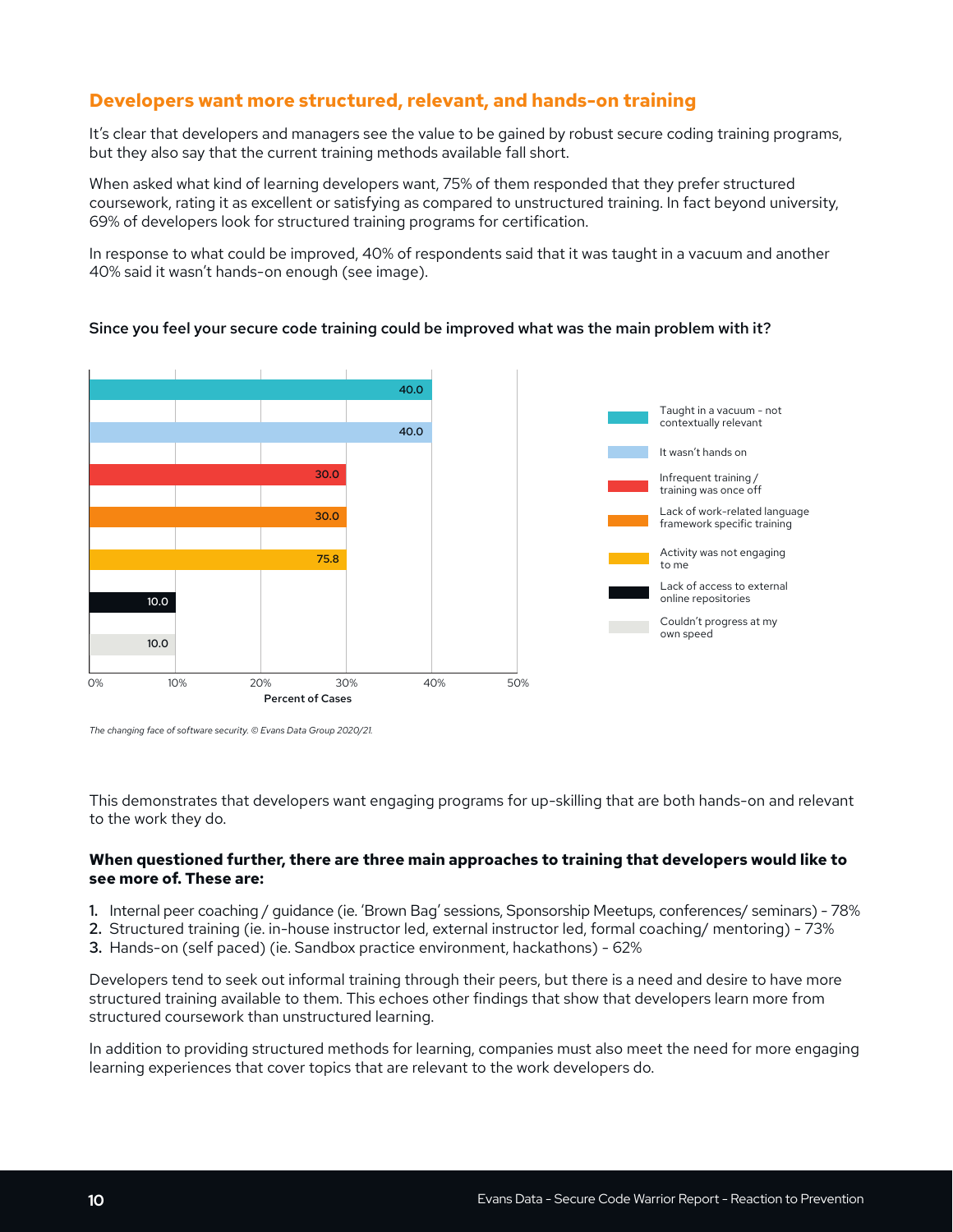#### **The top five characteristics of a successful training program according to the survey are:**

- 1. More practical training showing real work scenarios
- 2. Guided training focused on specific code vulnerabilities
- 3. Inclusion of more examples or use cases
- 4. Provides some concrete advantage to taking the training
- 5. Incorporates more team building exercises

66% say that more training in language-specific vulnerabilities is required, demonstrating the need for more relevant tutorials and coursework that specifically focus on them.

#### **Additionally, developers require training on various compliance frameworks. The top four compliance frameworks that managers believe developers need more training in are:**

- 1. Owasp Top 10 (65%)
- 2. NIST Security Framework (58%)
- 3. CIS Security Framework (52%)
- 4. PCI DSS (50%)

It's clear that organizations need to drive training programs entailing more structured training that is relevant to a developer's everyday work, including compliance frameworks. So how can companies ensure that training is engaging?

As we've already seen, developers tend to find secure code training boring, meaning that companies must assess the types of training activities they offer in order to increase engagement and therefore skills. Developers also benefit from peer to peer coaching and team building exercises. When considering both training methods and engagement, the preference from developers is to be practical and hands-on.

#### **When asked what kinds of training drive the most engagement, the answers were:**

- 1. Hands-on boot camps (96%)
- 2. Virtual sandboxes to infiltrate (93%)
- 3. In-house seminars (93%)

### **Lack of communication between stakeholders and management**

When surveyed, management identifies the top three barriers to adoption as:

- 1. Lack of communication between stakeholders and management
- 2. Lack of a secure coding skill set among new hires
- 3. Inadequate training time/ resources

We've discussed the second two barriers, but the first still remains to be explored. Organizations recognize the importance of secure coding, but communication remains a huge roadblocker to adoption with 45% of respondents agreeing it's an issue.

Why communication is such a huge barrier is partially explained by the fact that development managers feel pressure from stakeholders (58%) to ensure their developers have adequate training to write secure code. But as we will learn later, they don't necessarily have responsibility for how that is done.

### **Developer motivators and concerns**

Not only are development teams recognized for writing secure code, they are also held accountable for when vulnerabilities occur. When we look at the five main concerns in terms of secure coding from developers and managers we learn that their concerns are similar.

#### **Developers are concerned about:**

- 1. Including code that replicates previous vulnerabilities
- 2. Dealing with vulnerabilities introduced by co-workers
- 3. Meeting deadlines
- 4. Being accountable for code
- 5. Learning process is challenging

#### **Development managers are concerned about:**

- 1. Being accountable for code
- 2.Including code that replicates previous vulnerabilities
- 3. Learning process is challenging
- 4.Dealing with vulnerabilities introduced by co-workers
- 5. Engaging with developers on my team

Both developers and managers are concerned about the presence of vulnerabilities whilst being accountable for code. This worry is understandable given the pressure to deliver secure code, under deadline, and potentially without the adequate skills to do so.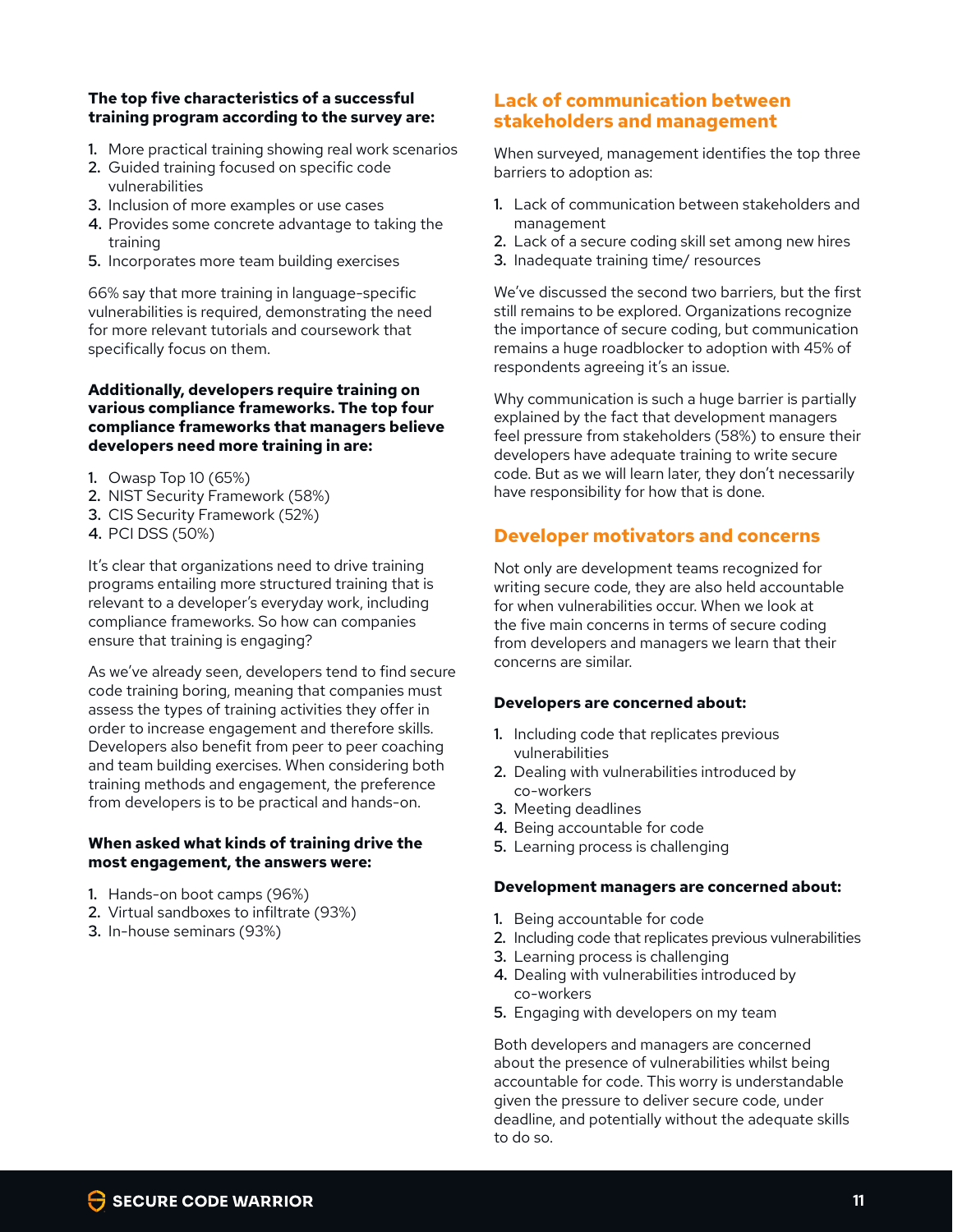# **A shift in responsibility**

This concern highlights the need for a shift in recognized responsibility when it comes to software security. me concerninginging the froce for element roodging to politicially informed to contract occurring.<br>Everyone in the engineering team should be responsible for secure code on some level, but as practices are being adopted, it's often the case that a few individuals become the "go-to-people".

The survey data showed that 29% of developers believe that individual security champions should be in charge 20% of practicing or implementing security, whereas only 15% of them believe that dedicated application security 16.5 30% teams should be in charge. Percent<br>Programmer<br>Programmers

#### practicing or implementing application security In your current role, who should be in charge of practicing or implementing application security and coding practices?



*The changing face of software security. © Evans Data Group 2020/21.* 

This points to a positive shift in mindset where developers and development teams themselves no longer believe that security is "someone else's problem" and that it should be implemented earlier on. It also reflects the fact that developers are increasingly held accountable for the security integrity of the code they deliver.

Despite there being a drive for developers to also become security champions the effort should still be led by management, to ensure consistency of training across developer teams and ensure that secure coding practices are implemented at the start of the SDLC.

For now the responsibility for security typically falls on AppSec although individual security champions take responsibility for security on their projects. But who holds the ultimate burden of responsibility and who should be responsible?

46% of development managers say that they themselves or their development leads should be the people who are ultimately responsible for application security.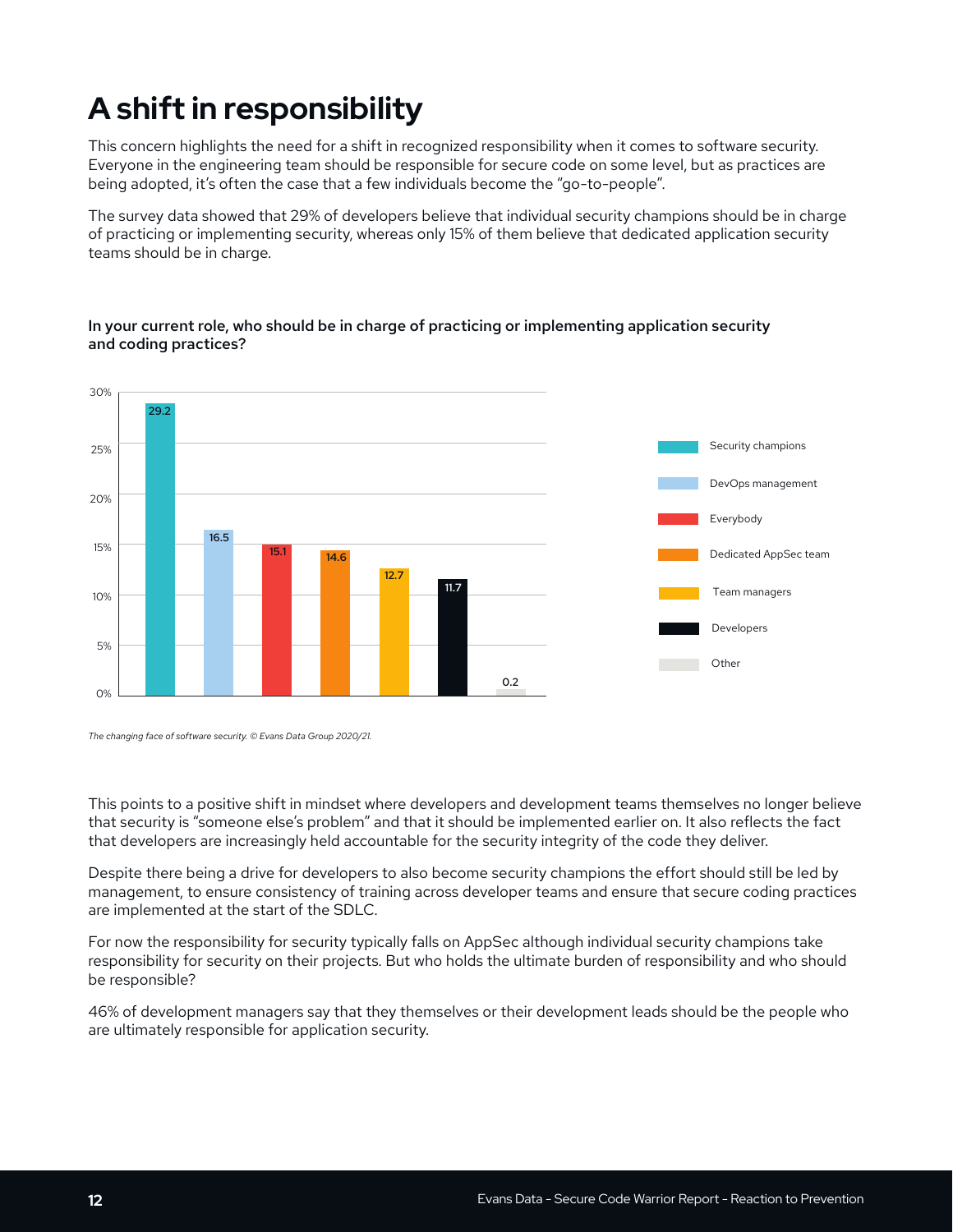

#### While application security may be something everyone on the team wants, as a manager who do you think SHOULD ultimately be responsible for secure code?

*The changing face of software security. © Evans Data Group 2020/21.* 

This suggests that although being accountable for secure coding is a major concern for development managers and developers alike, that concern is not stemming from the fact that they do not want the responsibility. Instead it points to the possibility that one of the reasons they find the accountability concerning is they do not have control over the training and implementation of security in the first place, resulting in security programs that do not suit their needs. <sup>.</sup> the training a

That said, development managers and developers agree that with the rise of Secure DevOps or (DevSecOps) cooperation between stakeholders is improving and increasing communication flows. When asked how employing secure code practices impacts developers, most agree that implementing secure code has increased communication within the team and within management. Managers also agree that when implementing secure code practices, they are able to spend more time managing people and that it helps increase the velocity of releases. As we learned earlier, communication between stakeholders is the main barrier for managers to implement secure code in the first place. And the root of this poor communication seems to be organizational misalignment and the uncertainty of where the true responsibility for implementing secure code lies.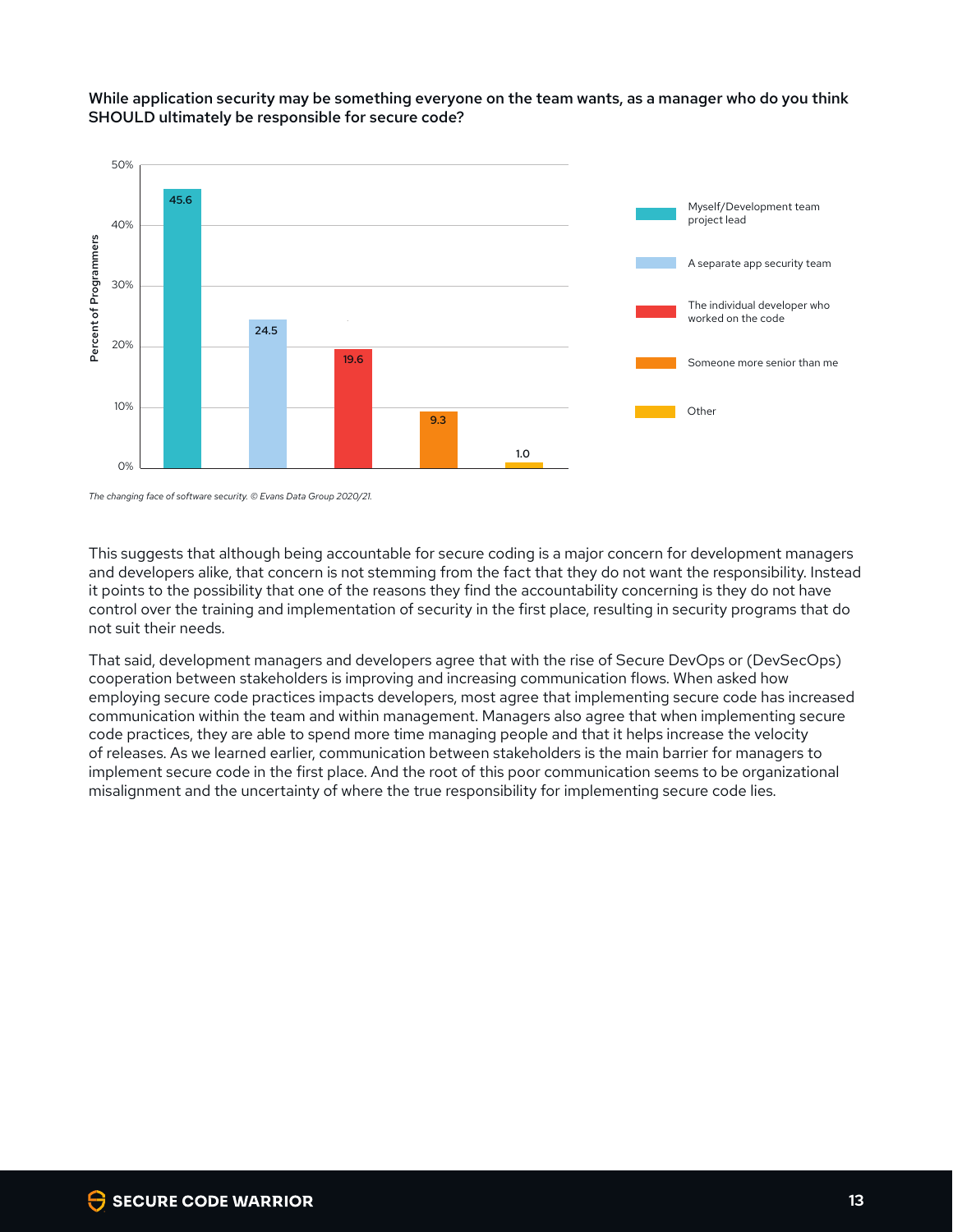# **Shipping quality code with confidence**

To ship quality code with confidence, the process of implementing secure code practices needs to be transformed. We know from the research that better training leads to overall better quality code. 55% of developers revealed that good training increased their confidence in their coding techniques, while 53% said that good training allowed them to be more careful when debugging and testing their own code. And perhaps most importantly, 53% say they have become more mindful of security while they write their code.

From a management perspective, 47% of managers revealed that good training has allowed them to be more selective with tooling choices that provide more security, whilst 44% say that secure code training and techniques have helped to save time and speed up software releases.

#### **Top three ways training has changed coding for developers**

- 1. More confidence in coding techniques
- 2. More careful when debugging and testing their own code
- 3. More mindful of security as they write code

#### **Top three ways training has changed coding for managers**

- 1. Can select tools that provide more security in coding
- 2. Secure coding techniques save time and speed up software releases
- 3. More careful when debugging and testing their own code

This demonstrates that better secure code training can increase productivity in general. It has helped developers eliminate efforts that require re-work by minimizing recurring vulnerabilities and it helps speed up software releases (see image). Perhaps we can even be so bold to say that it has made secure coding less difficult.



#### In what way would it MOST improve productivity?

*The changing face of software security. © Evans Data Group 2020/21.*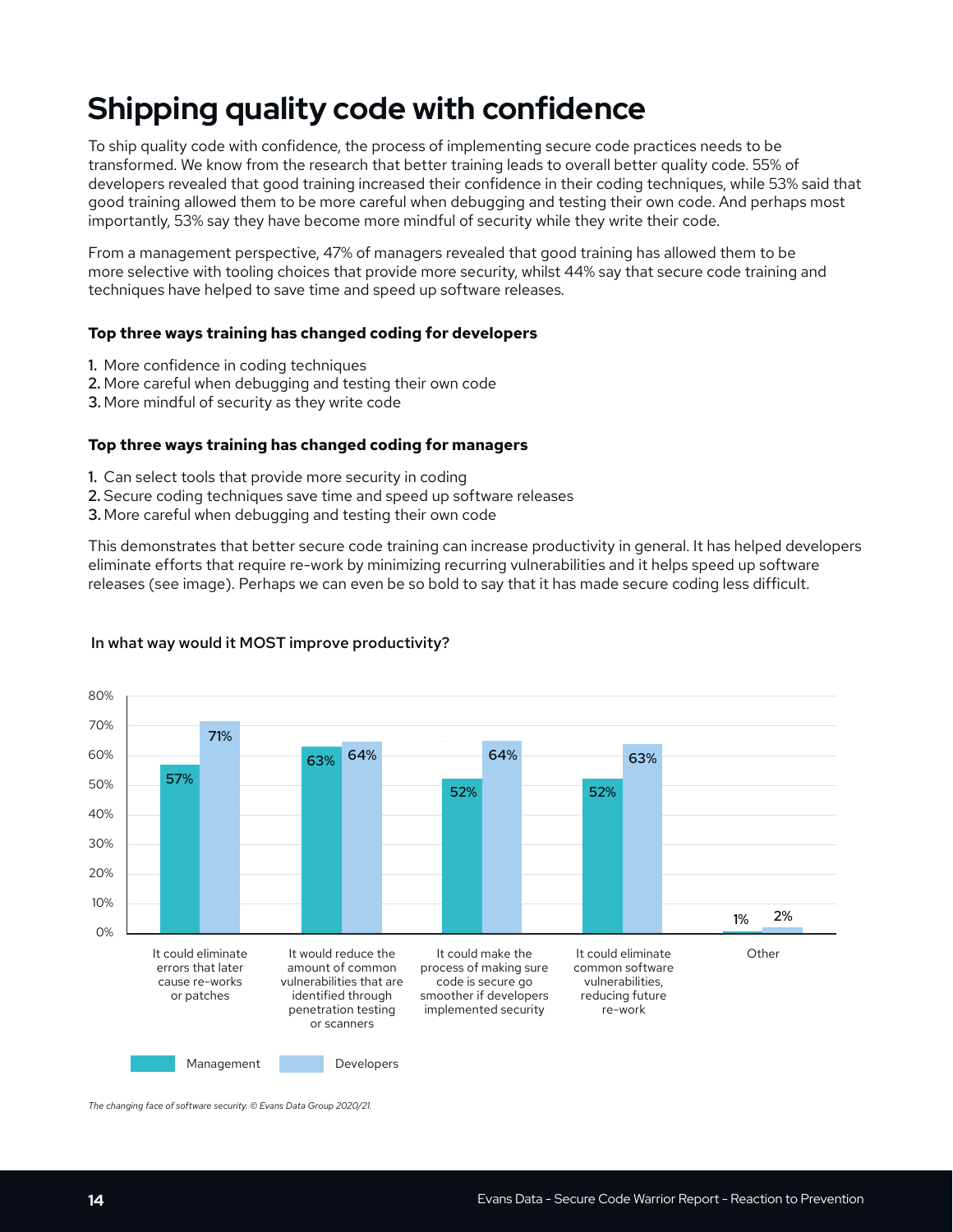### **Implementing secure coding into the SDLC and the rise of Devsecops**

As developers and their managers integrate secure coding practices into their development lifecycles, the real-world impacts of their training can be measured. While all stages of the SDLC are positively impacted by the integration of secure coding, the most benefits are reaped during debug and test, coding, and application design. When it comes to deployment, 44% of developers say that deployment has become more productive since implementing secure coding into the SDLC.

Implementing secure coding from the beginning of the SDLC also has a positive impact on the teams themselves. Clear communication is a key part of an effective security culture and when developers have a good understanding of what their managers expect in terms of secure code, and there is a trust between team members that they are collectively responsible for the quality of their code as a team, the quality of code practices in the state of code as a team of the quality of code as a team of the quality of code as a team of the ultimately increases.

When asked how employing secure code practices impacts developers, most of them agree that implementing secure code has increased communication within the team and within management. Managers also agree that when implementing secure code practices, they spend more time managing people which helps increase the velocity of releases. As we learned earlier, communication between stakeholders is the main barrier for managers to implement secure code in the first place.

### **Secure code is quality code**

Better communication is not the only byproduct of implementing secure coding earlier in the SDLC. It also improves the overall code quality. Although developers responded that they spend more time coding after the implementation, 63% of them also agree that the quality of that code is increased (see image).

### Developers: In your role as a developer, how has employing secure code practices impacted the following? the following?





The changing face of software security. © Evans Data Group 2020/21.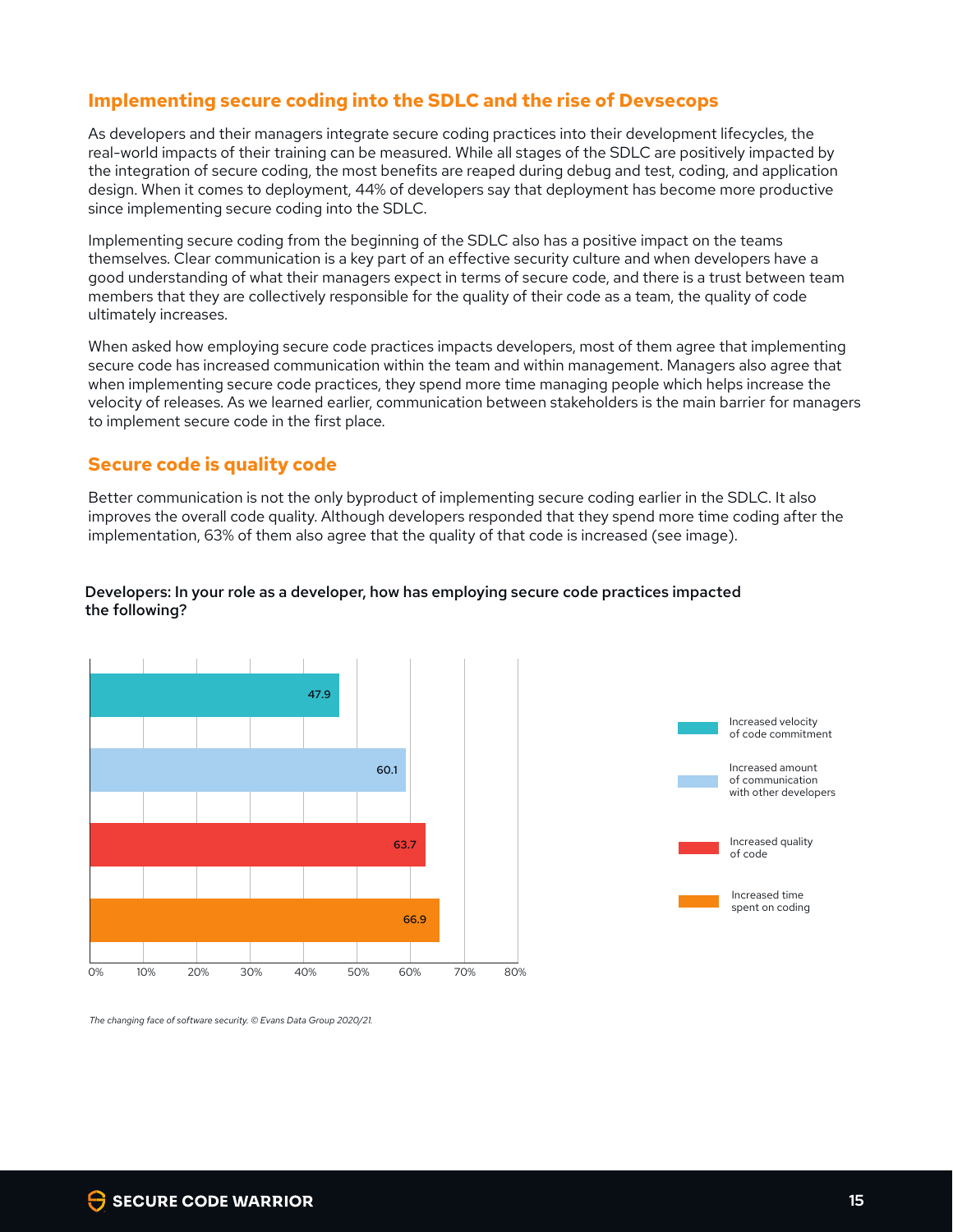Not only that, but we are seeing a shift in organizations to use different means to measure the quality of their work. In terms of how the success of security is measured within an organization there are again both reactive and proactive approaches.

#### **Reactive approaches include:**

- Measuring the seriousness of defects
- The elapsed time since the discovery of defects
- Scanner metrics
- Defect counts
- Time to resolve defects

#### **Proactive approaches include:**

- Measuring a developer's awareness of the OWASP Top 10 security risks
- Training developers for competency around application security
- The use of whitelisted code
- Ensuring compliance with regulatory requirements.

What we're seeing is that a growing proportion of development teams now rely on those preventative metrics and 90% of developers say they pay attention to those metrics. Not only that, but 67% of organizations now measure developer awareness of the OWASP Top 10.

This doesn't mean that development teams will stop using reactive measures of security success nor that they should. It is, however, a sign that development teams are beginning to think of security earlier in the development lifecycle and equate writing secure code with writing quality code. And when they do, the overall quality of code improves with it.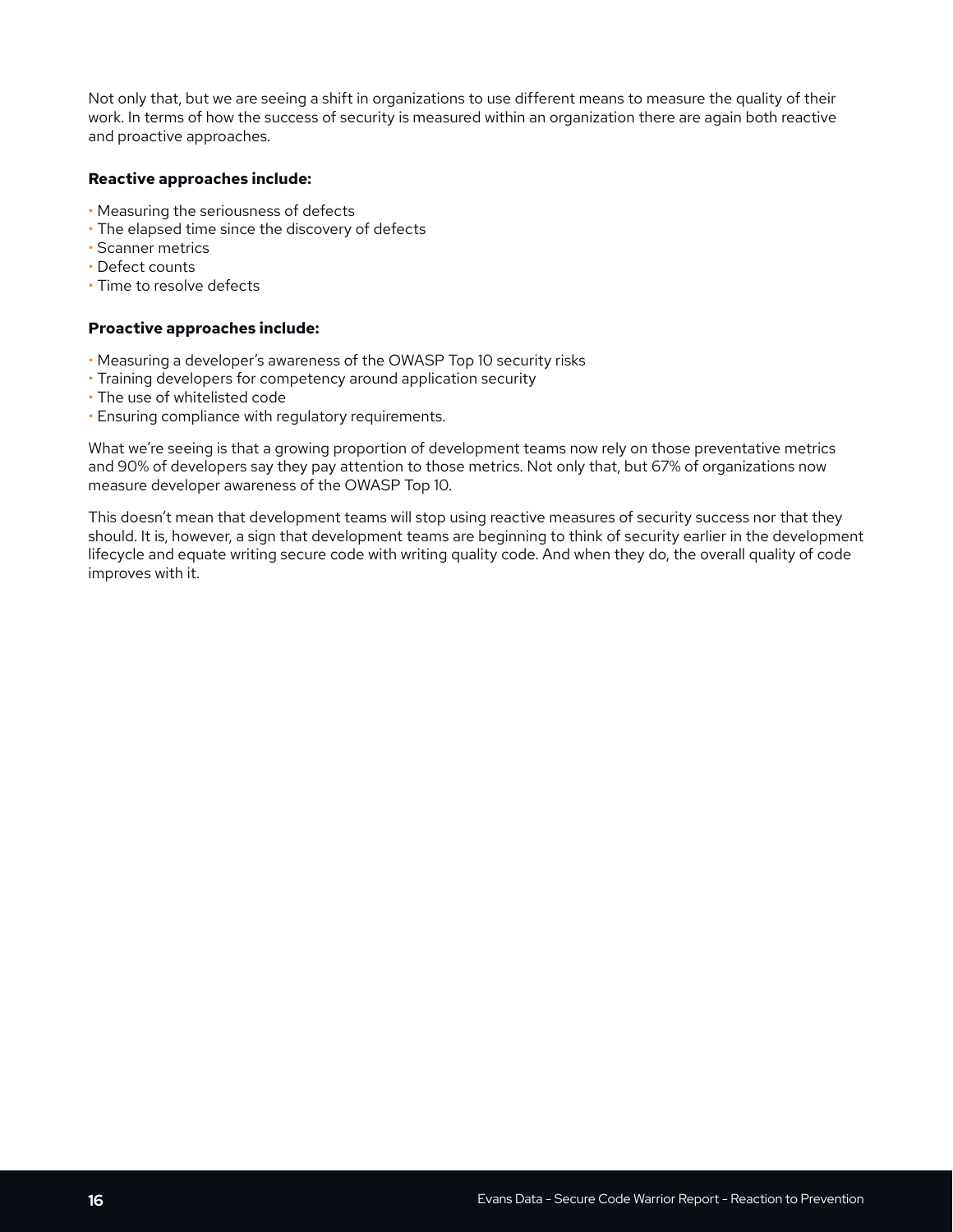# **Conclusion**

Common vulnerabilities continue to persist within the SDLC because reactive measures (such as scanners, tooling and pentesting) only find the problem, often after the application is in production.

Engineering teams must embrace a human-led approach to coding. That is, starting left to ensure that security is considered and implemented at the beginning of the SDLC by developers who are accountable for producing quality code.

In order to be successful, developers need to have the right skills. And whilst many developers believe they have been adequately trained, the fact that vulnerabilities continue to occur, and that developers and managers admit they find security to be difficult, tells us they are not. Supporting that, we know that both managers and developers are concerned about vulnerabilities in code and being accountable for that code.

Current training methods are deemed to be irrelevant to their daily work, and/or unengaging, leading developers to seek out unstructured, adhoc learning methods. Even though Managers do not possess the authority to have control over secure coding programs and training for their teams, they're held accountable for security and lack the jurisdiction and support to implement it properly.

But there's good news. The mindset around who should be responsible for secure coding is changing. The rise of DevSecOps combines security and development and makes way for secure coding to take its rightful place amongst dev teams meaning that there is a growing understanding that *quality code is synonymous with secure code*. If development teams are responsible for the implementation and training of secure coding, they can choose training that is relevant, engaging, and effective. Once that happens, writing secure code will be easy to implement at the start of the SDLC.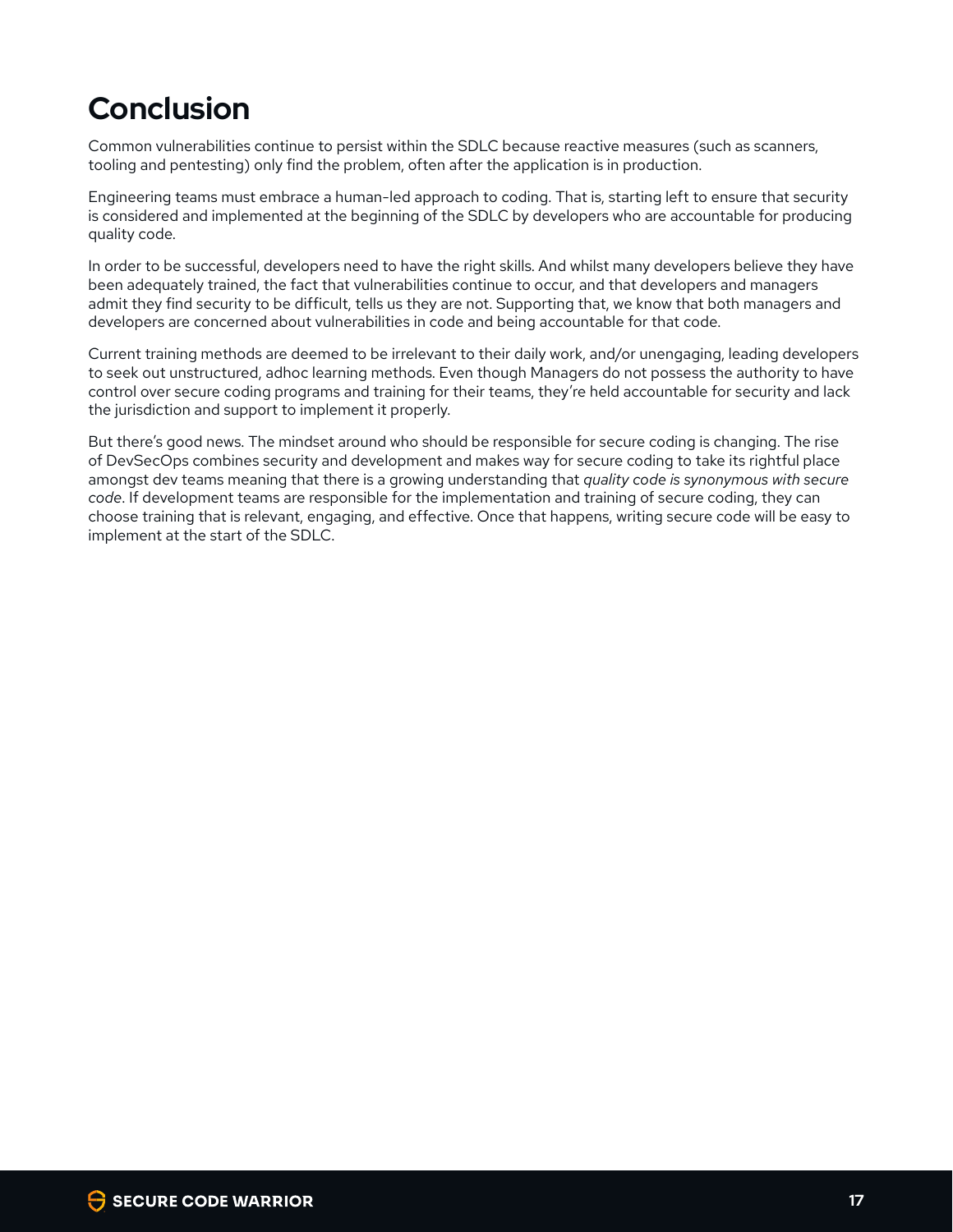# **Recommendations**

### **Start left**

Rather than shift left, *start left.* Empower your developers with the knowledge and skills to bake security into the products they write, when they are writing them. This human-led defence will shift your organization's approach to secure coding from being reactive and uncertain; to preventative, productive and positive. Not only will you eliminate vulnerabilities to make software more secure, you'll spend less time and money on fixing bugs and ship quality code faster, with confidence.

### **Focus on skills**

Don't confuse CBT and scanning tools with skills development. Developers need to improve their s*ecure coding skills,* in the work that they do and the languages they use, so that it is contextually relevant to the job they do.

### **Make it relevant and engaging**

When it comes to extracurricular courses or on-the-job training, it is often overlooked that adults bring with them a certain level of experience and existing knowledge. When we tie this approach back to secure coding skills, it comes as no surprise that the dynamic, learn-by-doing method has long been preferred over the drudgery that is theory-based static learning.

A scaffolded learning approach can be structured so the content is hyper-relevant to the work your developers do every day. Consider learning pathways that provide the opportunity to reduce recurring vulnerabilities faster by upskilling developers specific to your organization's needs. It should also be hands-on and interactive to ensure the highest engagement possible. If developers have fun learning they'll learn more and start writing better quality code instinctively.

### **Assign security champions**

Software security is slowly becoming an important measure for project success, however there are concerns and boundaries that impact alignment and adoption. Security champions through every stage of the development process can help to ensure that security requirements stay front of mind from inception to delivery and improve alignment and communication across teams. The benefits for teams wanting to ship quality code faster, with fewer bugs, minimal rework and lower costs are there to be gained.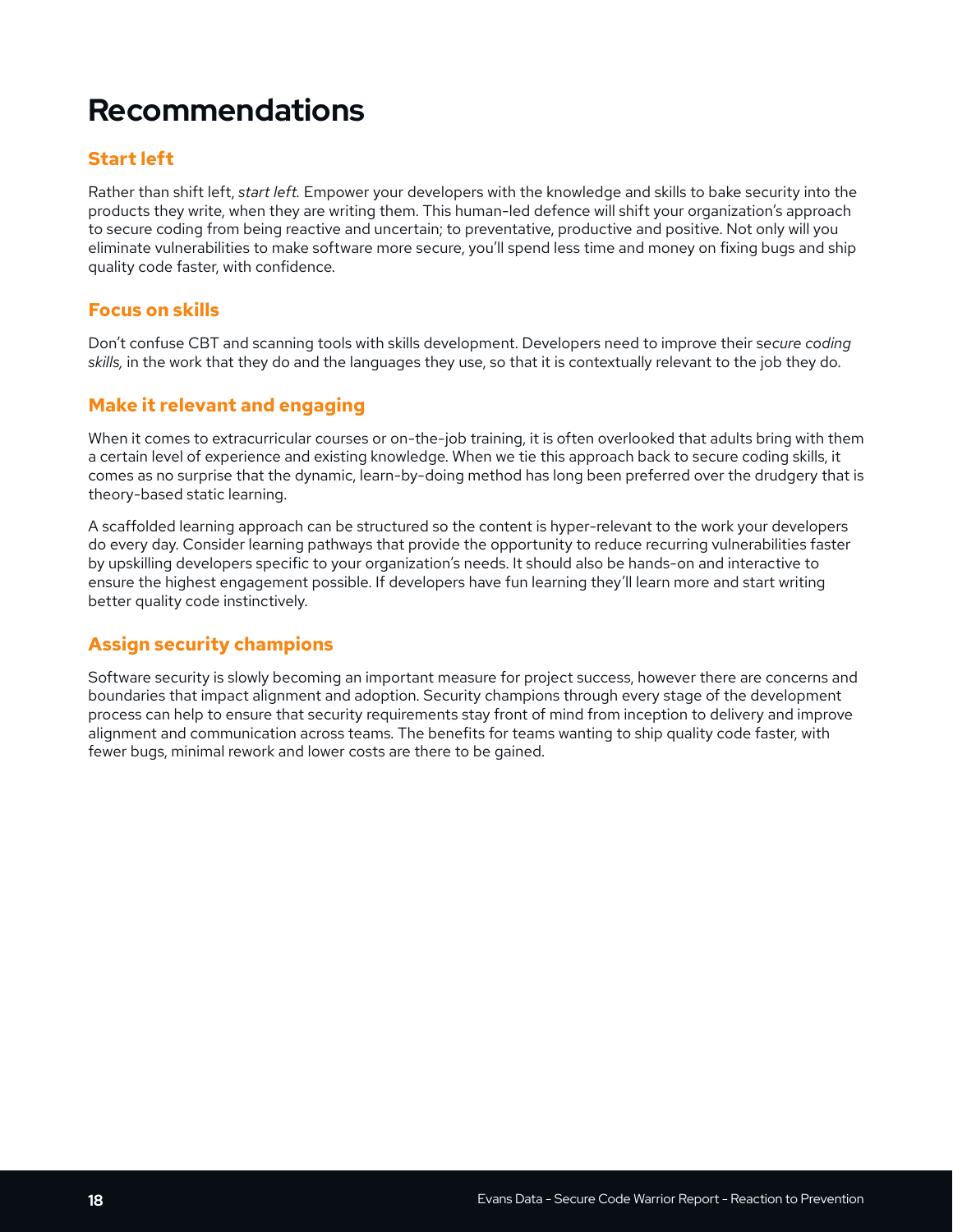# **About the study**

The study titled *Shifting from reaction to prevention: The changing face of application security 2021* was conducted by Secure Code Warrior with Evans Data Group in August of 2020. The study sampled 400 software developers and decision-makers who managed software developers globally. The sampling margin of error at the aggregate level was 4.9%, measured at 95% confidence.

# **Sources**

Amy DeMartine and Trevor Lyness with Stephanie Balaouras, John Rymer, Kate Pesa, Peggy Dostie (2019). *Show, Don't Tell, Your Developers How To Write Secure Code. Use Application Security Testing To Educate Your Developers.* Forbes.

https://www.forrester.com/report/Show+Dont+Tell+Your+Developers+How+To+Write+Secure+Code/-/E-RES144174

Evans Data Corporation. (2020). *Global Development Report: Volume 2.* Evans Data Corporation. https://evansdata.com/reports/viewRelease.php?reportID=40

Laurence Bradford. (2018). *Why Developers Will Be More Marketable If They Know This Skill, Forbes.* https://www.forbes.com/sites/laurencebradford/2018/02/28/why-developers-will-be-more-marketable-if-theyknow-this-skill/?sh=24da9c5d57a3

Secure Code Warrior (2021). Shifting from reaction to prevention: The changing face of application security. 2020. Secure Code Warrior with Evans Data Corporation.

Synopsys (2016. *"Why isn't cybersecurity taught in schools?".* Synopsys Software Integrity Blog. https://www.synopsys.com/blogs/software-security/cyber-security-education/

# **Secure Code Warrior**

### **Smarter, faster secure coding**

Secure Code Warrior makes secure coding a positive and engaging experience for developers as they increase their software security skills. Our flagship Learning Platform delivers relevant skills based pathways for developers to write secure code at speed; whilst intelligent and contextual developer tools fix security flaws in real-time.

Our vision is to inspire a global community of security-conscious developers to embrace a preventative, secure coding practice that enables them to ship quality code faster - so they can create kick-ass software whilst benefiting from improved productivity, reduced costs, lower risk and easier compliance. Established in 2015, our customers include major financial institutions, telco's, retail, governments and global technology companies across Europe, North America and Asia-Pacific. Learn more at www.securecodewarrior.com.